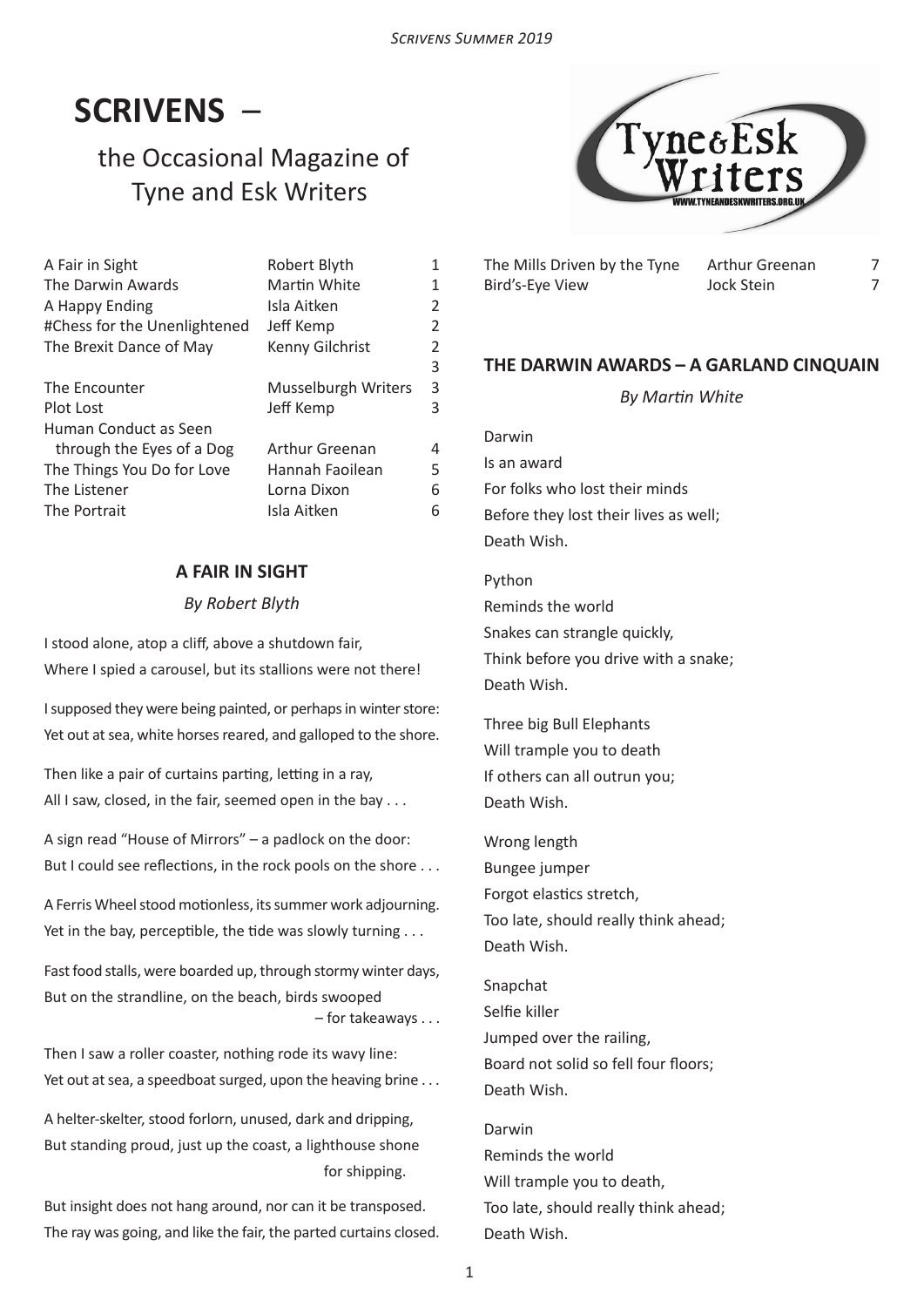#### **A HAPPY ENDING**

*By Isla Aitken*

Sarah was a bride-to-be, Awash with carefree thoughts was she, Dressed in white, Prepared for flight, Into blessed matrimony.

Around her neck her maids strung pearls, What a giggling group of girls, Champagne was brought, Just as it ought, A veil was laid upon her curls.

Sarah's tender Dad appeared, Proud of this beauty he had reared, Into a Bentley, He pushed her gently, And off to church the bride's car veered.

But what was this at the church door? Was something wrong with her amour? "There is no groom!" Aunt Mabel boomed And Sarah sank down to the floor.

Sarah was in disbelief, Her dad passed her a handkerchief, Where was her John? Could he have gone? Would he cause her so much grief?

Running up, red-faced, was Stan, John's brother and of course best man, "John's run away With Cousin Faye, You know, the one with the fake tan."

Sarah's eyes were full of tears, This was the worst of all her fears, She screamed at Stan, Sobbed on her Gran, Who had to wipe snot off her ears.

"You're better off without that chappy," Her maids said, "He is worse than crappy," Make-up repaired, Sarah declared, "Without that cheat I will be happy."

#### **CHESS FOR THE UNENLIGHTENED**

*By Jeff Kemp*

The Queen's freedom is restricted by my timidity.

She's too precious to risk adventurous raids.

Opposing pawns precociously approach her domain but I shuffle her aside

feebly as a regal wave against the tsunami of opposing expertise which rips through

my horse-faced knights and double-minded clergy.

Long live the impotent king, God save the powerful Queen.

With wise guidance, she'd successfully attack

but under my unskilled hand, she's quickly dispatched.

#### **THE BREXIT DANCE OF MAY**

*By Kenny Gilchrist*

Talks about talks about talks, Brexit slipping, Brexit going nowhere fast, deadlines extended, goodwill extended, back stop debated, Brexit down a rabbit hole, Brexit a colonial retreat, Brexit a vassal state and simpler times just around the corner. Brexit a diplomatic dance around Europe, robotic dancing on to the stage just makes me rage with this incompetent regime. Brexit was "taking back control !" Brexit's become a global farce !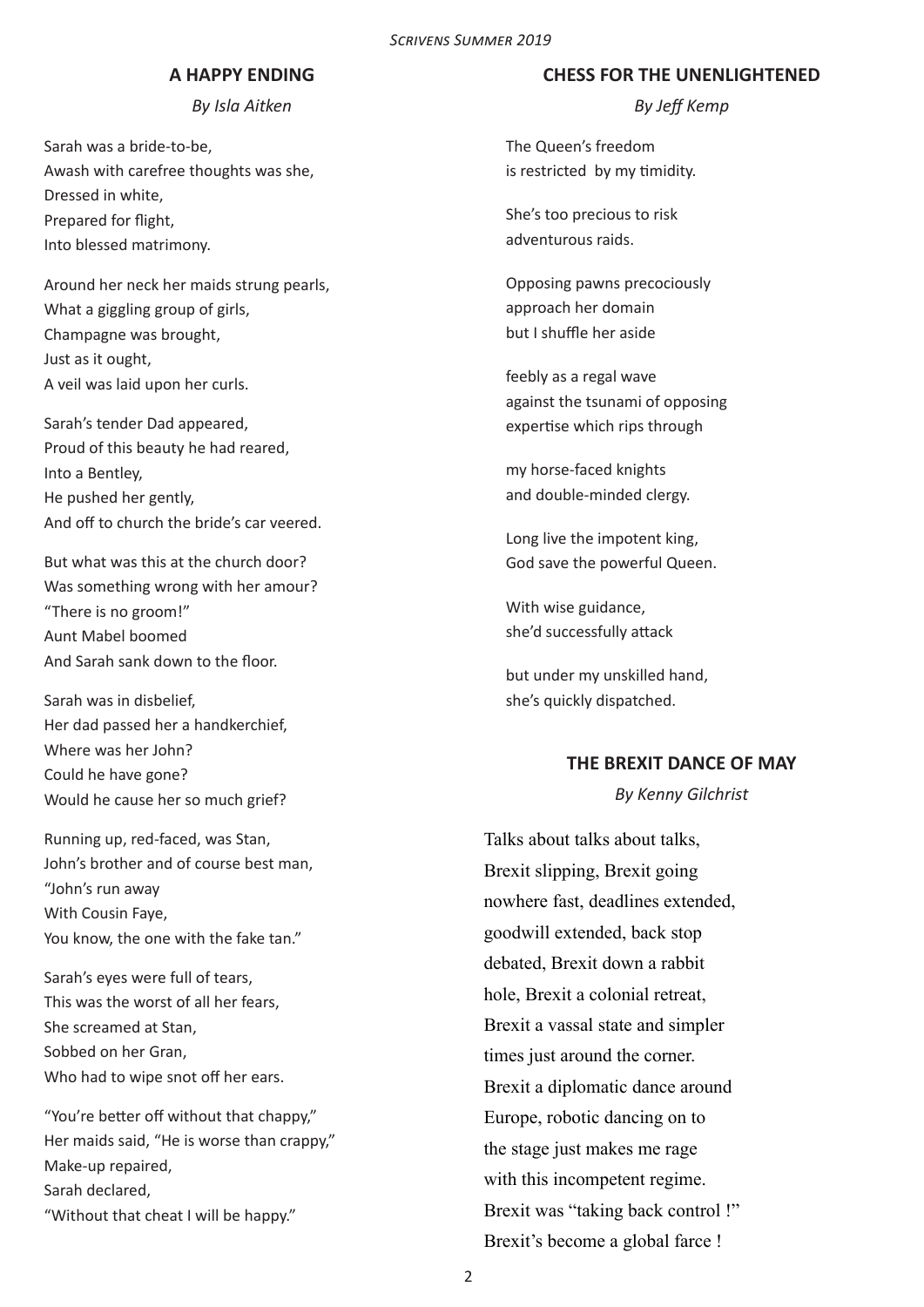#### **THE ENCOUNTER**

## *Musselburgh Writers were given the first two paragraphs and, without consulting each other, continued the story. This was the final version.*

A face bronzed by weather. Stubble on chin. Matted hair. Battered hands with grime adornment. Sitting in doorway. Large dog sleeps. Cardboard message; 'hungry - please help.'. A tattered hat. A few coins. The air smells of unwashed body. Scuffed shoes. Unkempt clothes. His tomorrow was yesterday. Grim future. I drop in some coins. The face is familiar. Is it me?

How could I get here? Another coin is added. Muttered thanks. A £1 coin. The price of a can of white cider. Life. He has none. Wedded to drink. Any drink.

I am prosperous and successful. My downfall? No. This must be a twin. Yet the likeness... Walk on. Deep in thought. Return tomorrow.

Addiction. Drink not always the answer. Special Forces Adrenaline rush. Can't talk about it. Official Secrets Act. Too long in illegal wars. Buttering-up dictators.

The tale of how he got here. Not pretty. Many people walk past. Judgemental noses in the air. Assume it is his own fault. Self inflicted. Partly true. Nobody forces him to drink. But it mellows him. Numbs the pain. Loved his job. And his colleagues. He had respectability. Dignity. Then it was gone. Redundancy. Smacked us all in the face. No longer in touch.

Too much of a problem. Some tried to help. Put their opinions across. Didn't want to listen. Too far down the road. Start again? Do things differently?

Return a few days later. Same man. Bronzed face. Matted hair. Same doorway. Large dog. NO! Where is the dog? A shared passion. Some other dosser? Tugging at heartstrings? NO! Not the story. Look again, Face streaked with tears. A collar. A lead. No dog. My quizzical eyebrow.

A shake of his head. Tears flow faster. Gloved hand. Snot-smeared face. Broken soul. I drop down. Side-byside. Unwashed hair on the shoulder of my pristine jacket. Body heaving. Shoulders shaking, Minutes pass. Perhaps an hour. A pat on the back. I take my leave.

## **PLOT LOST**

 *By Jeff Kemp*

Shoot the messenger, splinter the message, sitting by a cracked window noticed while commuting,

glancing out to a sharply divided world.

What to do with shattering news but trust in clichés to get you through.

So I read in a book left by chance on the seat beside me, the cover invited a second look then

a perfunctory scan and that was this

vague narrative wandering from some semblance of beginning toward a finalé I missed.

Left the book where I found it, title forgotten,

it was a complicated day. I was rattled as a bus over cobbles.

Can't judge a destination from the ride is all I say.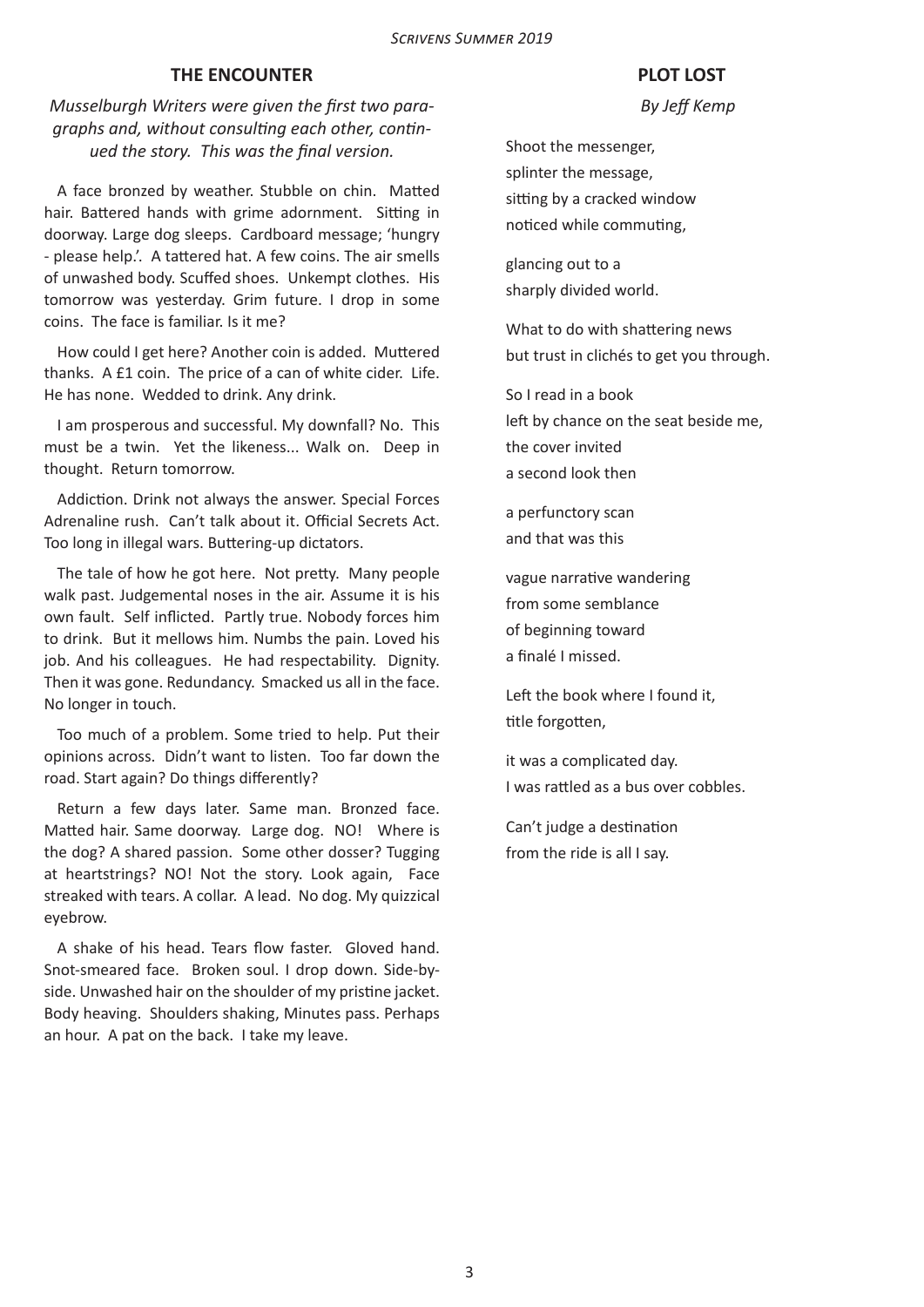## **HUMAN CONDUCT AS SEEN THROUGH THE EYES OF A DOG**

## **By Arthur Greenan**

Why do human beings laugh at the feckless photos you have taken of us muddy dogs that won't come when called. You guffaw at us Golden Retrievers completely covered in a black gloop, at haughty hissing cats and at all other quadrupeds who do what you think is the unexpected?

Not one human spotted that I, a dog, grieved for three months when my Labrador mum, Lucy, passed to the *Great Kennel in the Sky.* The humans' relationship with animals is complex. They have found a way into their lover's heads but not ours.

What of the small black and white terrier which lay for three freezing night in a forest, in North Carolina, with a three years old boy, Casey Hathaway. You humans exalted us as protective then as you did with Greyfriar's Bobby and Warhorse. Yet, you giggle at our every misfortune.

Can we animals really be as dopey as the lady in Wales who crashed her car when she spotted a bear lying at the road side? It was a statue, dismantled by the Council, awaiting their uplift van.

You peely-wally yuppies are demanding now mixedbreed pups from 140 different pure-breed quadrupeds. Examples of only these eight crosses are:-

**A Pomsky** is a Pomeranian X Husky.

**A Puggle** is a Pug X Beagle.

**A Yoranian** is a Pomeranian X Yorkie.

 **A Bullpug** is a Pug X English Bulldog.

**A Malador** is an Alaskan Malamute X Labrador.

**A Bullmation** is a Bulldog X Dalmatian

**A Border Beagle** is a Border Collie X Beagle.

## **A Golden Cocker Retriever** is a Golden Retriever X Cocker Spaniel.

Even our Polar and Grizzly bears are moving further north from Alaska and Canada. You humans are causing the climate to overheat and Polar bears need ice. You are cursed at our scratching posts yet again. Worse still, both breeds of bears are now cross breeding. (Soon both breeds will be lost as we saw with the creation of the so called Irish Sports Horse). These bears are now known as Pizzly's.

For us, this is too much to bear!

Why do you adult humans chop-off the tails of Jack Russell and Cocker Spaniel pups? Their tails lend balance. Why remove them. Lurchers keep them! With lambs you constrict their tails and testicles till they rot and drop off.

Why? To make them fat quicker! With young bulls, not wanted for breeding, you disconnect their testicles which are reabsorbed into their body. With farm horses you chop of their dock to give them a nice rounded bum. Their tails cannot swish. They are bitten and blistered by armies of blood-sucking midges. They rub their manes till hair disappears and wounds of torment suppurate. Yet you support egotistical style over logic. That is cruelty without purpose.

Why do you sit back and allow your children to get fat quicker, like lambs? Do you forsee the day that there will be a market for children as there is today for lambs, suckling calves and chickens. Or will you train your youngsters to keep fit as effectively as we dogs do?

It is no comfort to us animals that you rob 2,300 human females, for life, of orgasms through genital mutilation. You also fail to accept that if the 53,000 convicted rapists were castrated, a further 48,000 rapes would not recur. Why did the Roman Catholic Church castrate choir boys till 1903 rather than their clergy?

Similarly, you have interfered with Clydesdale and Shire horse genes. One had dexterity the other had power. Their offspring are now six feet tall (to the withers), weak boned and often visually unattractive. You folk have crossed the Irish Draft horse that with the Irish Sports horse, to meet your yuppie demands. It has lost two pure gene pools to Ireland. The crossing of bears, horses and dogs will continue. The human race will be denied having pure bred specimen animals. With friends like you do we animals really need enemies?

Humans removed cartoons from cereal packets to guarantee that your wee, fat, children will become wee, slim, children. Our plump cubs get thin in the spring. Not so with your children or teenagers. Children are not obese because of cereals. They are fat because of poverty, poor food, overworked parents, unemployed parents, drugs, alcohol and austerity. We dogs do not feed fat to our pups. McDonald's claim that to read literature whilst eating fattening, fast-food is good yet cartoons on sugary breakfast cereals are bad?

Why must you control freaks interfere with cats too. You feed them raw venison. Pedigree cats, badgers foxes and deer are now being infected with Bovine TB by dairy cows. Thanks to humans!

But, what do we animals know? We do not have the same intellectual dexterity as humans. We are just dogs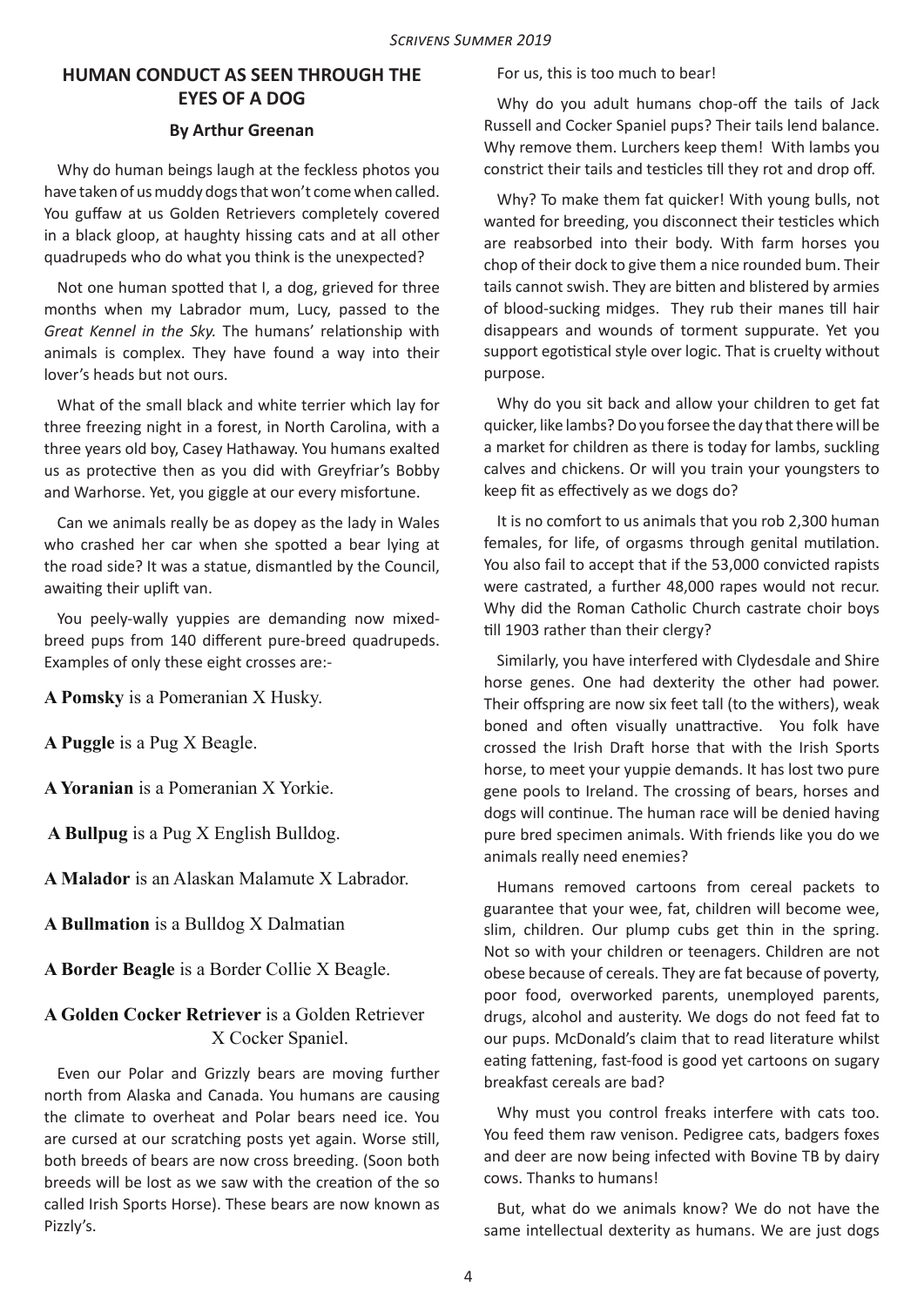whose sense of detection is forty times greater than yours and our stallions can detect when a partner is in season within a distance of fifteen miles. Can humans?

Staff at Clark's Shoes now teach children to speak. W H Smith staff now advise parents on how to support their children's language. We animals teach our own siblings!

When told by three years old, Casey, who explained that when he and his little terrier were lost in the forest they encountered a friendly bear.

'Can't be true, bears don't do that' claimed an expert from the University of Montana.

We are grateful to the dynamic humans who redress cruelty to us by passing laws against breeding pit-bull dogs for mortal combat, greyhounds for hare coursing and foxhounds that rip the guts out of a live fox.

We animals will help you. We will civilise you. We will keep your children fit by chasing them around. We will encourage their speech in all countries. We will teach parents and their children foraging skills which will be extremely useful Post–Brexit.

It will be a long time until you Human Brits will be out of the woods.

Just bear that in mind!

Finally, as a dog who has oft heard the recitation, by humans, of Robert Burns' poem 'To a Louse' in 1786 I agree:-

> *O wad some Pow'r the giftie gie us To see oursels as ithers see us! It wad frae mony a blunder free us, An' foolish notion:*

> > **The End**

## **THE THINGS YOU DO FOR LOVE**

#### *By Hannah Faoilean*

'It will be worth it when you see the view.'

'Hmm' was my mumbled, sceptical reply.

Crampons, I decided, are thus named because they cling to your cramping feet – feet that are screaming at you to give up, but you can't because to give up is to fall or, at least, be left dangling, embarrassed, on the end of your boyfriend's rope.

Up ahead, what looked like steps in the mountainside, comfortable hand-and-footholds, on closer inspection, turned out to be razor-sharp daggers, abrasive to even the lightest touch.

Every nobble of rough, craggy rock dug into my pianoplaying fingertips. 'It had better be worth it,' I muttered.

'Aagh!' The solid ridge I'd reached for cracked then crumbled. What had looked like unyielding rock revealed itself to be nothing more than coarse, rusty coloured sand.

Why did I have to pick a mountain-man? I should have chosen Jeremy – a man of grounded wealth and wisdom whose peak of activity involved walking to the concert hall. Not Ray – all flowing hair and confident strides – a man who could scale a mountain like a spider on acid. But as soft and flowing as his hair was his kindness, and that's why I loved him. Enough to hurt my fingers climbing a mountain for him.

A needle-shaped crag punctured my glove. 'This had better be worth it,' I hissed as I fought the reflex to let go. I wasn't going to fall. I could do this. I'd show him I could.

At last, my fingers touched the top. Vertical became horizontal. Ray grabbed the harness around my waist and crotch and pulled me onto grass. GRASS! Soft, luxurious grass. Smooth against my aching fingers. A gentle, sweetsmelling, green ripple blowing towards me as if ready to hug me. And a breeze. Kissing my face. Loosening my hair.

I stayed on my hands and knees and enjoyed my ability to breathe again until Ray touched my elbow and helped me to my feet.

It WAS worth it. On the other side of the cliff, far below us, was a deep-blue lake and, in the middle of the lake, an island and, in the middle of the island, the remains of a castle, its stone walls leaning and curving where the ground had fallen and risen with the passage of time.

Some of the curved wall that remained had been shaped into a question-mark. I wondered what question an old castle might ask. Another set of walls surrounded a now abandoned courtyard – a once cultivated garden released to grow wild. Roses perhaps. Splashes of pinks, creams, yellows and deep-velvet reds: a magnificence of colour against the ark-green, encroaching forest and the dark-blue, surrounding lake that kept the island to itself, far away from the mainland shore, its hidden castle a secret that would only whisper to a mountain-top – the mountain-top where Ray and I now stood side by side, our breaths synchronised in shared wonderment.

Ray's fingers slipped between mine. 'I wanted you to see it,' he said, 'because that's where I want to marry you.'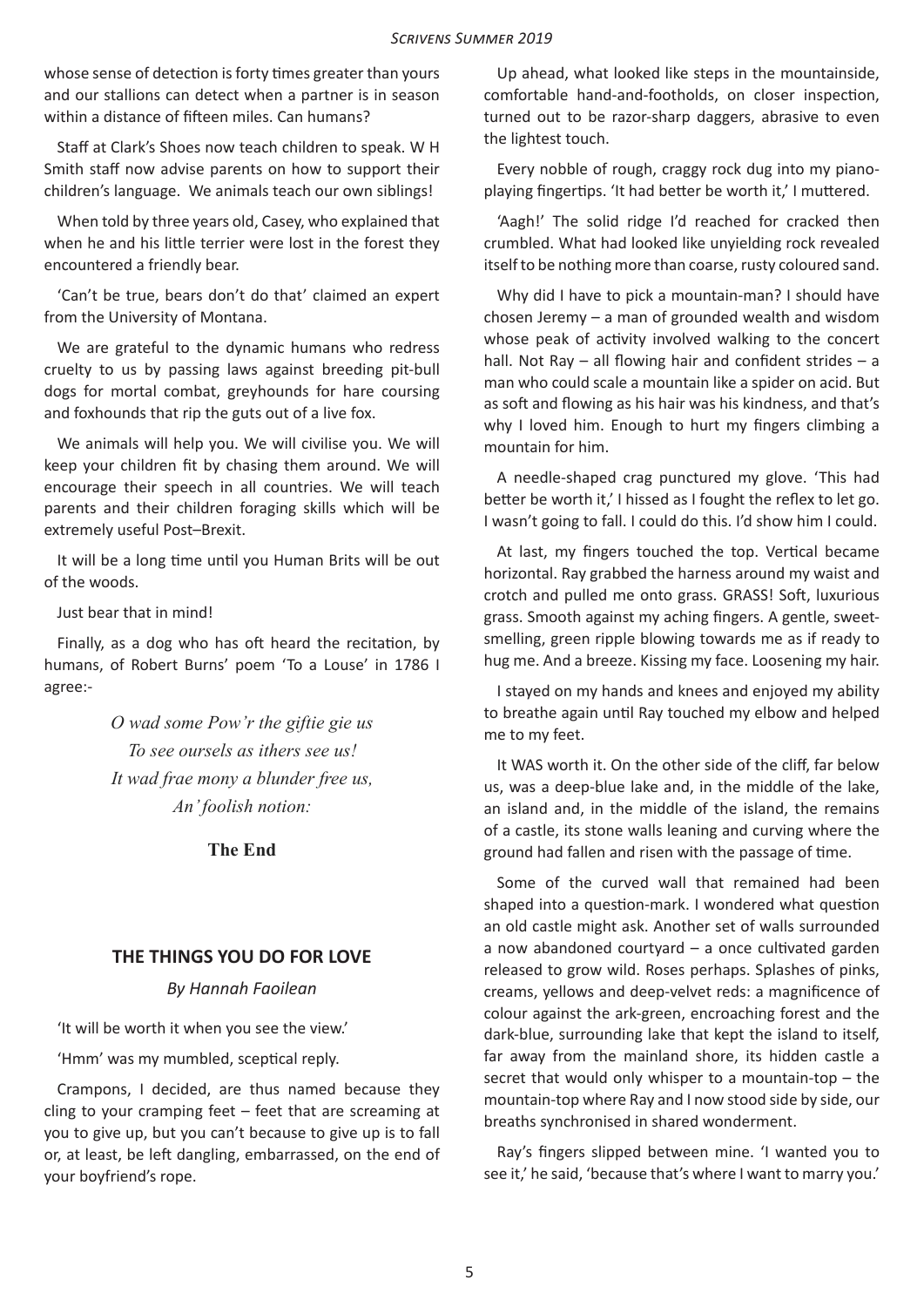## **THE LISTENER**

#### *By Lorna Dixon*

The girl in the red beret is listening to something buried deep inside. She does not hear the voices swirling around her like leaves in the wind. She sits on the wooden bench and stares at the smooth surface of the lake. She does not see the people passing to and fro on the path between her and the water. The gentle weather has brought people out to walk their dogs, let their children off the leash, enjoy the golden days before winter bleaches sunlight. I am warm in my long coat and the scarf wrapped around my neck and chin is turning damp from my breath. I need not worry that she will recognise me. How could she? In her abstraction she is undisturbed by the two young women who settle themselves on the bench beside her. Their chatter does not reach her and soon they are staring at their phones. They sink back on the bench mimicking her silent vigil.

\*\*\*\*\*\*\*\*

The watcher is here again. I know it is her, in spite of her attempt to hide in a long coat and scarf. She is standing so still, so purposeful. I wish she would pull out a pair of binoculars and pretend she is watching the coots as they glide across the lake. If she did that I could approach her, ask her why she is watching me. Instead I sit here, waiting for her to make the first move. Why do I continue to come here? I should be afraid, but I am fascinated by this game we are playing. There is something familiar about her, something I should know, but I cannot decide what it is.

#### \*\*\*\*\*\*\*\*\*

Does she know I am watching her? Does she feel the silken thread that binds us together? I am afraid that if she notices me, I will break this fragile link. She does not come every day. I know she has another life away from here, a job, a family, friends, things to do that fill her days, but something must draw her here. Is it a memory, an echo of the way the beech tree rustles above the bench, the way the dappled water ripples, the quacking of the ducks that waddle up the grassy bank asking for crusts? Does she hear a whisper of the past, the past before her consciousness was dimmed by life? I must not break this spell, this magic between us. Each time I come I know there is more danger. I must not do this.

#### \*\*\*\*\*\*\*\*\*

The watcher is not here today. I am disappointed, sad. No, I am angry. Why has she done this now that I have made up my mind to speak to her? I have worked it out, the fascination, the undertow. It is like looking into a line of mirrors each reflecting the other. From across the lake I could not see her face clearly but I know the shape of her, the way she stands, the way she moves. When she moved I remembered the beech tree creaking above our heads as it swayed in the wind. I heard the harsh voices of water birds rustling and splashing in the water. I heard the chattering of children as they passed the bench. I know that once I was part of her. Now she has gone. I am again bereft.

#### **THE PORTRAIT**

*By Isla Aitken*

Your face. That tiny smile, With lips that glisten from The canvas above the fireplace; A light.

#### A light

Which shows the way, Glowing through the darkness Of a world without your being. We see.

#### $M = 50$

What love can mean, The power that it holds, The comfort it can bring to all In death.

#### In death

You are still here, A painting on the wall, A warmth inside our beating hearts; You live.

You live, Through memories And that sketched reminder – Which is proof that you existed – Your still.

Your face, Which shows the way, The power that it holds, A warmth inside our beating hearts; You're still.